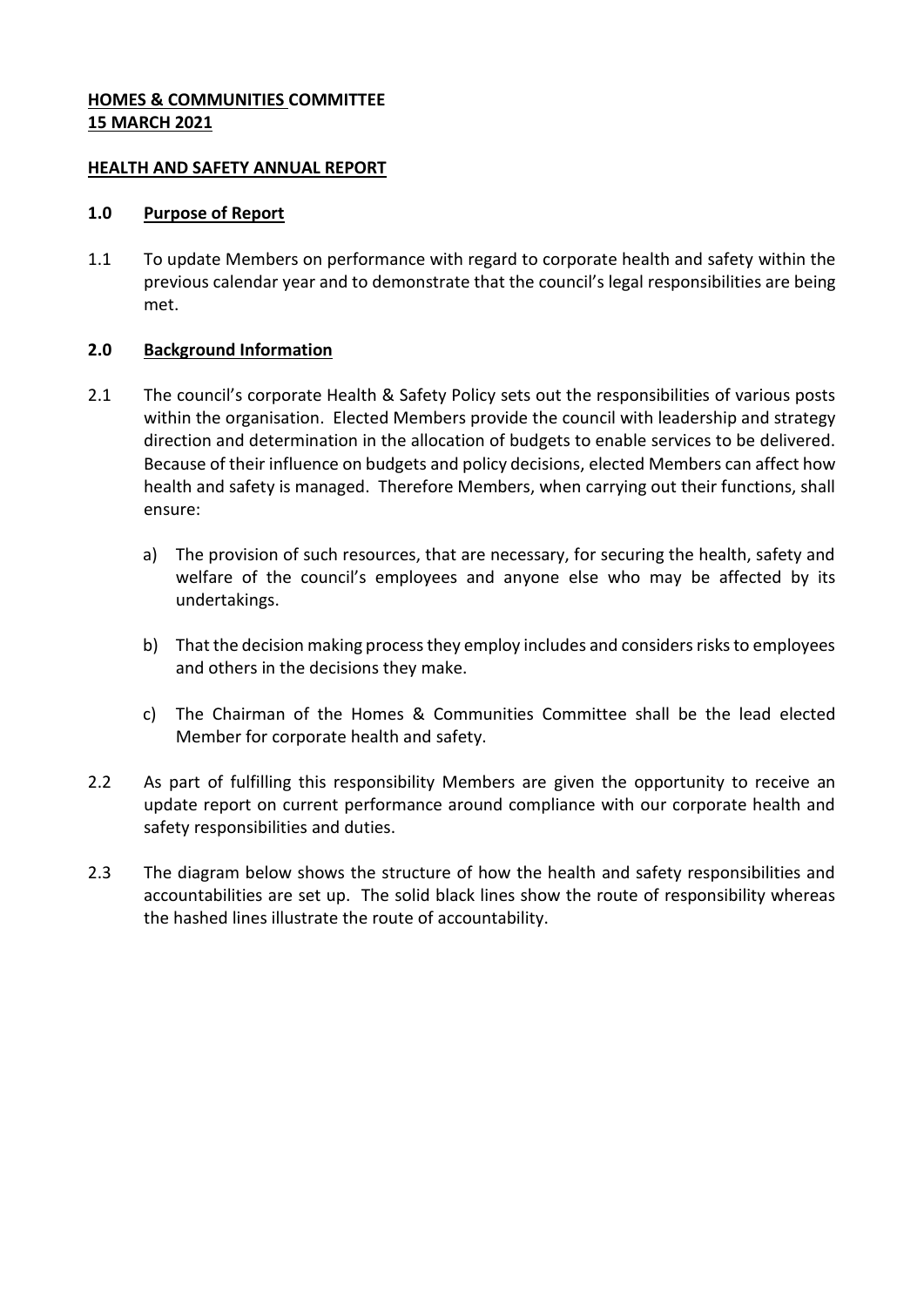

2.4 The current Health and Safety Policy is presently being reviewed and updated. On completion of this technical review the policy will be reviewed by the Senior Leadership Team (SLT). Once approved by SLT it shall be sent on to the Joint Consultative Committee for consultation with the Unions and staff. As soon as this process is complete, it will be formally approved and communicated to all staff.

### **3.0 Accident Statistics**

3.1 The graph below illustrates the council's accident data for the previous four years, reporting period (1<sup>st</sup> Jan to 31<sup>st</sup> Dec inclusive).

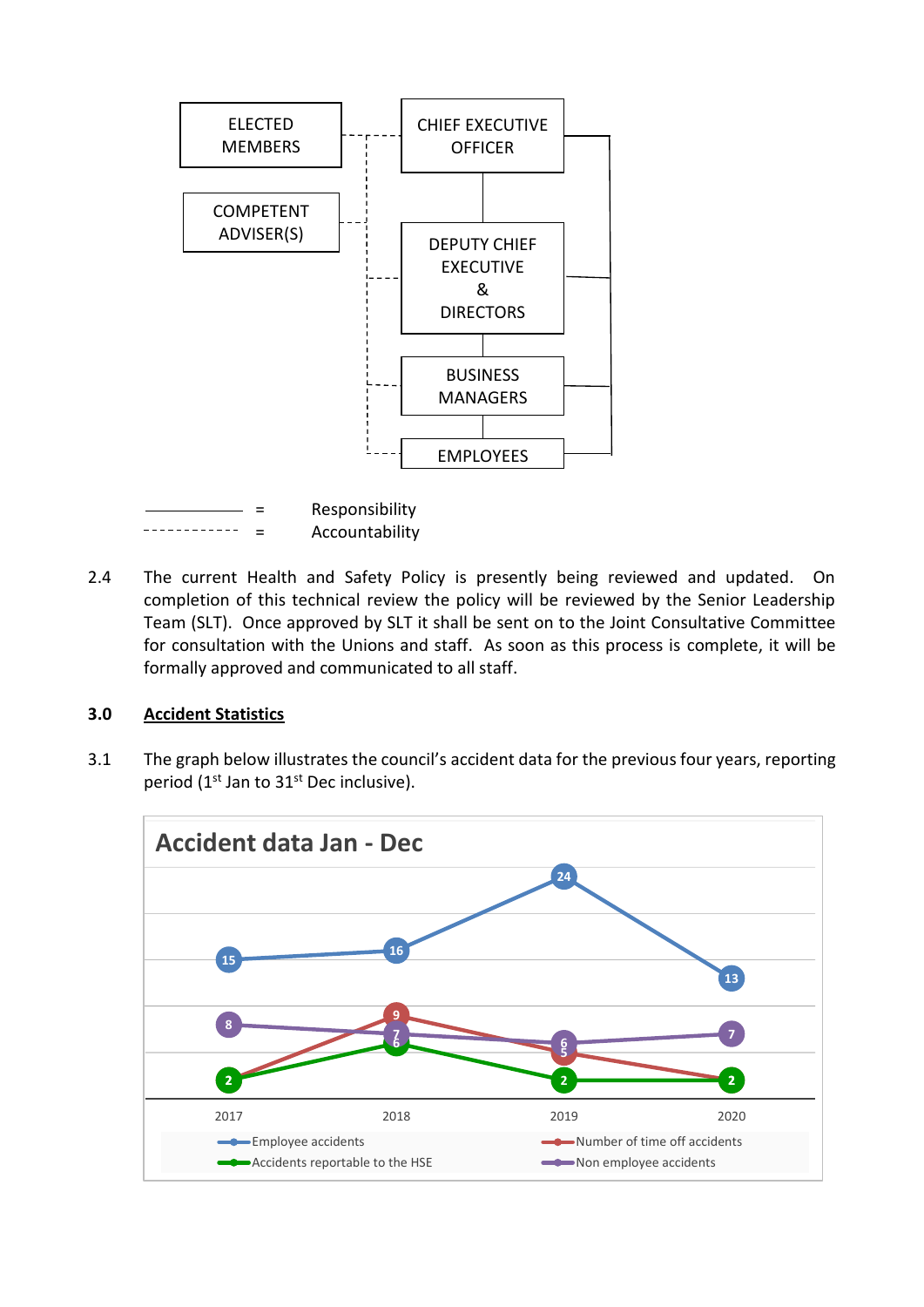- 3.2 A total of 20 accidents were reported for the period between the  $1<sup>st</sup>$  January 2020 and 31 $<sup>st</sup>$ </sup> December 2020.
- 3.3 13 of the 20 reported accidents involved employees with the remaining 7 accidents involving non-employees.
- 3.4 There was a decrease in the number of reported employee accidents and fewer lost working days. The number of severe accidents requiring reporting to the Health and Safety Executive remained the same.
- 3.5 A total of 2 accidents resulted in employees taking time off work during the last year. The total number of days lost due to these accidents was 4.5 days. Both these accidents occurred within the Environmental Services Business Unit.
- 3.6 The following table identifies the number of employee accidents reported in 2020.

| <b>EMPLOYEE ACCIDENTS - 2020</b>       |                                    |           |               |  |  |  |
|----------------------------------------|------------------------------------|-----------|---------------|--|--|--|
| <b>Business Unit</b>                   | Number of<br>accidents<br>reported | Days Lost | <b>RIDDOR</b> |  |  |  |
| <b>Environmental Services</b>          |                                    | 4.5       |               |  |  |  |
| Housing Management, Responsive Repairs |                                    |           |               |  |  |  |
| <b>ICT</b>                             |                                    |           |               |  |  |  |
| Palace Theatre                         |                                    |           |               |  |  |  |
| Asset Management & Car Parks           |                                    |           |               |  |  |  |

- 3.7 The Reporting of Injuries, Diseases and Dangerous Occurrence Regulations 2013 (known as RIDDOR) puts duties on employers, the self-employed and people in control of work premises (the Responsible Person) to report certain serious workplace accidents, over 7-day absences from work, occupational diseases and specified dangerous occurrences (near misses) to the Health and Safety Executive.
- 3.8 One employee accident required notification to the Health & Safety Executive. This accident involved a soft tissue injury received during refuse collection. Notification was triggered due to the amount of time taken off (greater than 7 days) rather than type or severity of the injury.
- 3.9 The following table identifies the number of non-employee accidents reported in 2020.

| <b>NON-EMPLOYEE ACCIDENTS - 2020</b> |                    |                                   |               |  |  |  |
|--------------------------------------|--------------------|-----------------------------------|---------------|--|--|--|
| <b>Business Unit</b>                 | <b>Number of</b>   | Locations                         | <b>RIDDOR</b> |  |  |  |
|                                      | reported accidents |                                   |               |  |  |  |
| Heritage and Culture                 |                    | <b>NCWC</b><br>$\bullet$          | 0             |  |  |  |
|                                      |                    | Palace Theatre<br>$\bullet$       |               |  |  |  |
| Environmental                        | 2                  | Sconce & Devon Park<br>$\bullet$  |               |  |  |  |
| <b>Services</b>                      |                    | Vicar Water<br>$\bullet$          |               |  |  |  |
| Asset Management &                   | 2                  | <b>Beacon Centre</b><br>$\bullet$ |               |  |  |  |
| Car Parks                            |                    | Castle House<br>$\bullet$         |               |  |  |  |
| <b>Housing Management</b>            |                    | Domestic housing<br>٠             | 0             |  |  |  |
|                                      |                    |                                   |               |  |  |  |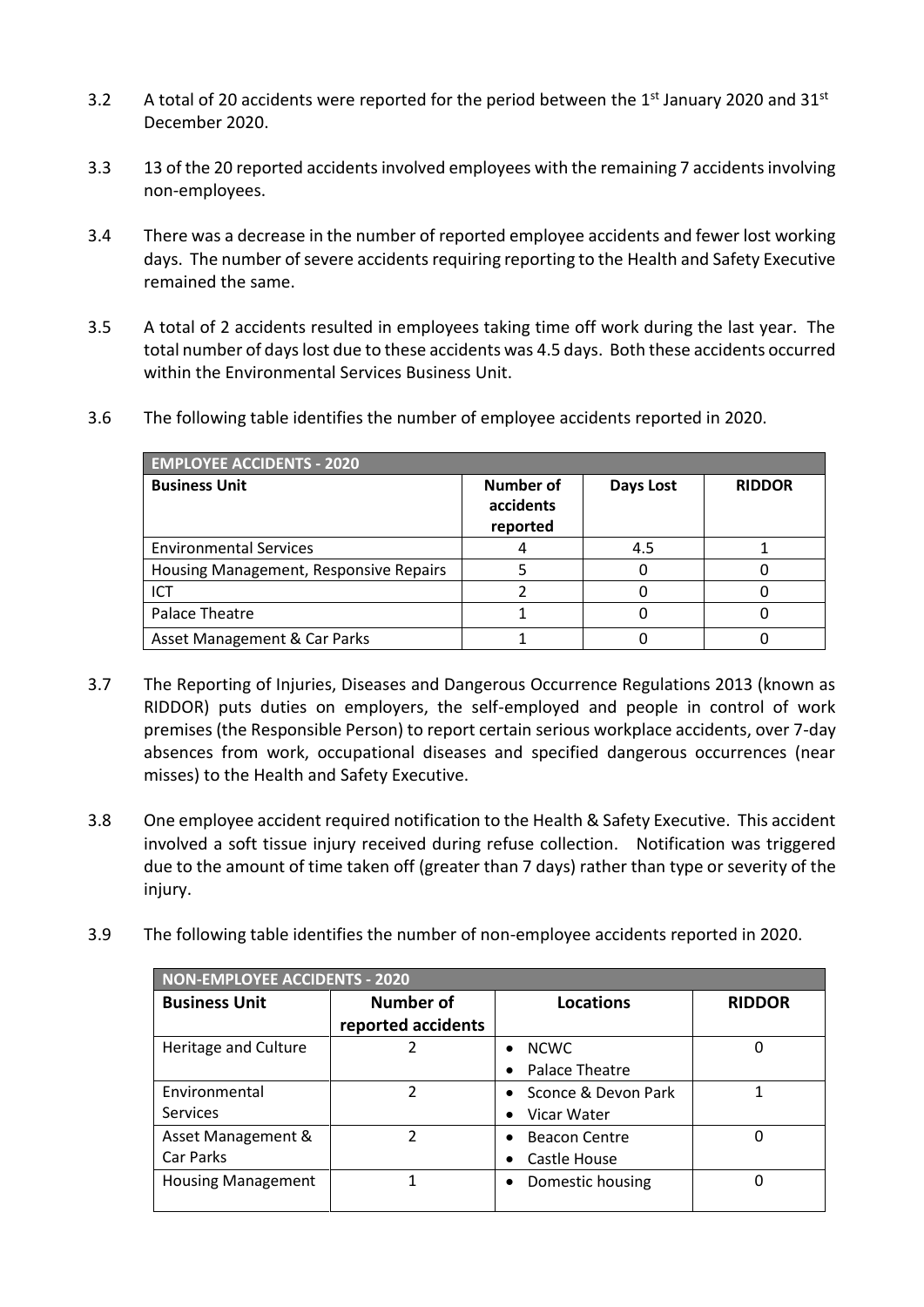3.10 The single non-employee accident, requiring notification to the Health & Safety Executive, involved a volunteer. The volunteer was undertaking unsupervised and unauthorised pruning works which resulted in a cut injury to a finger. This injury resulted in the injured person being taken directly to hospital, where stitches were administered. All accidents involving non employees being taken from site to hospital, for treatment, are reportable as defined by the RIDDOR.

# **4.0 Violent Incidents**

4.1 The following table illustrates the number of serious incidents, involving violence towards council staff, reported in 2020. Figures for the preceding 3 years have been added to help with comparison. Violent incidents include verbal abuse and threats.

| <b>Business Unit</b>          | Violent incidents leading to inclusion on Incident<br><b>Risk Register</b> |      |      |               |  |
|-------------------------------|----------------------------------------------------------------------------|------|------|---------------|--|
|                               | 2017                                                                       | 2018 | 2019 | 2020          |  |
| Legal                         | 1                                                                          |      |      |               |  |
| <b>Environmental Services</b> | 2                                                                          | 1    |      |               |  |
| Revenues & Benefits           | 1                                                                          | 1    |      |               |  |
| <b>Housing Benefits</b>       | 1                                                                          |      |      |               |  |
| <b>Customer Services</b>      |                                                                            | 6    | 1    | 5             |  |
| <b>Public Protection</b>      |                                                                            |      | 1    | $\mathcal{P}$ |  |
| Housing, Health &             |                                                                            |      | 1    |               |  |
| <b>Community Relations</b>    |                                                                            |      |      |               |  |
| <b>Housing Management</b>     | na                                                                         | na   | na   | 6             |  |
| Total                         | 5                                                                          | 8    | 3    | 13            |  |

- 4.2 There are currently 13 entries within the council's Potentially Violent Person Risk Register. This is an increase of 10 on the previous year. Whilst this is a significant increase, when compared to previous years, it should be noted that 6 of the 10 can be directly attributed to the adoption of the housing register, following the bringing back of this service into council early last year.
- 4.3 There was a small increase, based on previous year's figures, in incidents reported by Customers Services based at Castle House. Of the 5 incidents reported only 2 related directly to council staff and our services. The remaining 3 involved partners based at Castle house and their customers.
- 4.4 The Potentially Violent Person Risk Register records details of people who present a risk to our staff. It exists to act as a point of reference for officers who may have to deal with potentially violent members of the public. All entries remain on the register for a period of 18 months.
- 4.5 All individuals entered onto this register are notified of their inclusion, warned that the council is not prepared to accept such behaviour towards its staff and will, where necessary, take appropriate legal action.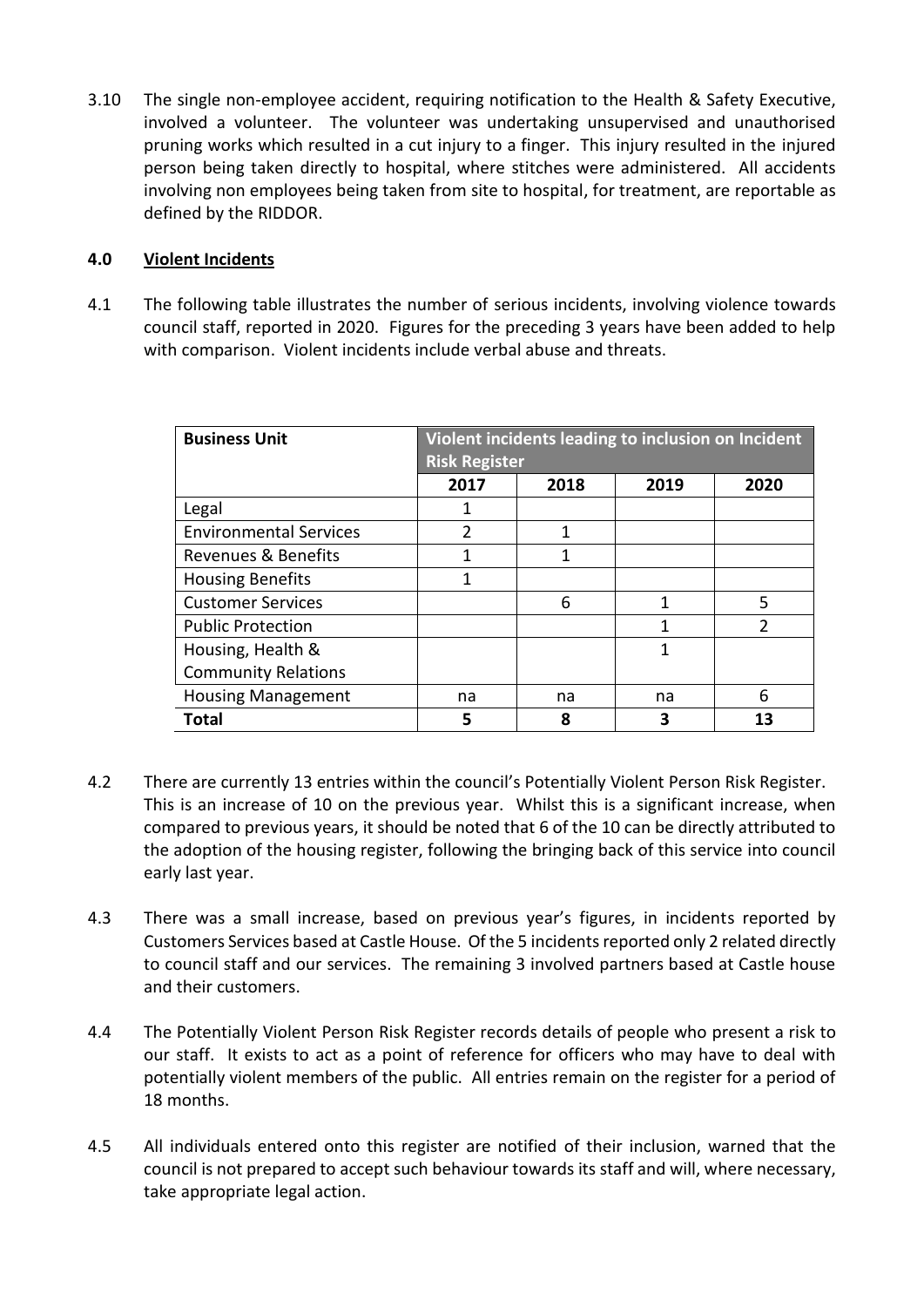# **5.0 COVID 19**

- 5.1 COVID 19 has placed exceptional and unprecedented demands on the council, over a prolonged period, to provide its services in a COVID secure and safe manner.
- 5.2 Responding to COVID 19 and ensuring the safe delivery of district council services has been the prime focus for the corporate health & safety team. Significant resource of this small unit has been focused on:
	- Producing COVID secure safe systems of work and risk assessments for council services,
	- Visiting all sites and operations to develop new methods of work and ensure compliance with current COVID regulations and ensure COVID secure operations.
	- Ensuring the safety of those staff required to undertake higher risk activities,
	- Ensuring the safety of those staff required to work from home,
	- Providing advice and information to all business units,
	- Ensuring availability of COVID 19 PPE and cleaning materials are available to services with an identified need. This has included participation in a regional response co-ordinated by the Local Resilience Forum (LRF) in ensuring supply COVID PPE to front line services.
	- Assisting in ensuring the council is able to respond to the wider COVID issues within our communities.
- 5.3 The corporate health & safety unit have ensured that all NSDC sites and activities have been visited/inspected and safe systems of work developed, reviewed and approved. Higher risk sites/services such as front line service delivery and extra care housing sites (Gladstone House and Vale View) are constantly monitored and assistance provided as necessary to ensure vulnerable tenants are safe and services can continue to function.
- 5.4 The government has required, since late March 2020 that people do not travel unnecessarily and where possible work at home. As a direct consequence of this government instruction a significant number of council staff have been working from home since late March 2020.

The number required to work from home has increased further following notification of the current lockdown and the emergence of the more virulent new UK COVID variant.

- 5.5 The Health & Safety at Work Etc. 1974 requires employers to ensure, so far as is reasonably practicable the health, safety and welfare of all its employees whilst at work. This includes whilst working from home.
- 5.6 To ensure the continued health and safety of those required to work from home a number of initiatives have been undertaken. These have included:
	- Working from home risk assessments
	- Provision of information and training
	- Provision of working from home equipment
	- Mental health support and services
- 5.7 To date a total of 321 working from home Display Screen Equipment assessments have been carried out. This has resulted in the provision of the following equipment being provided to staff: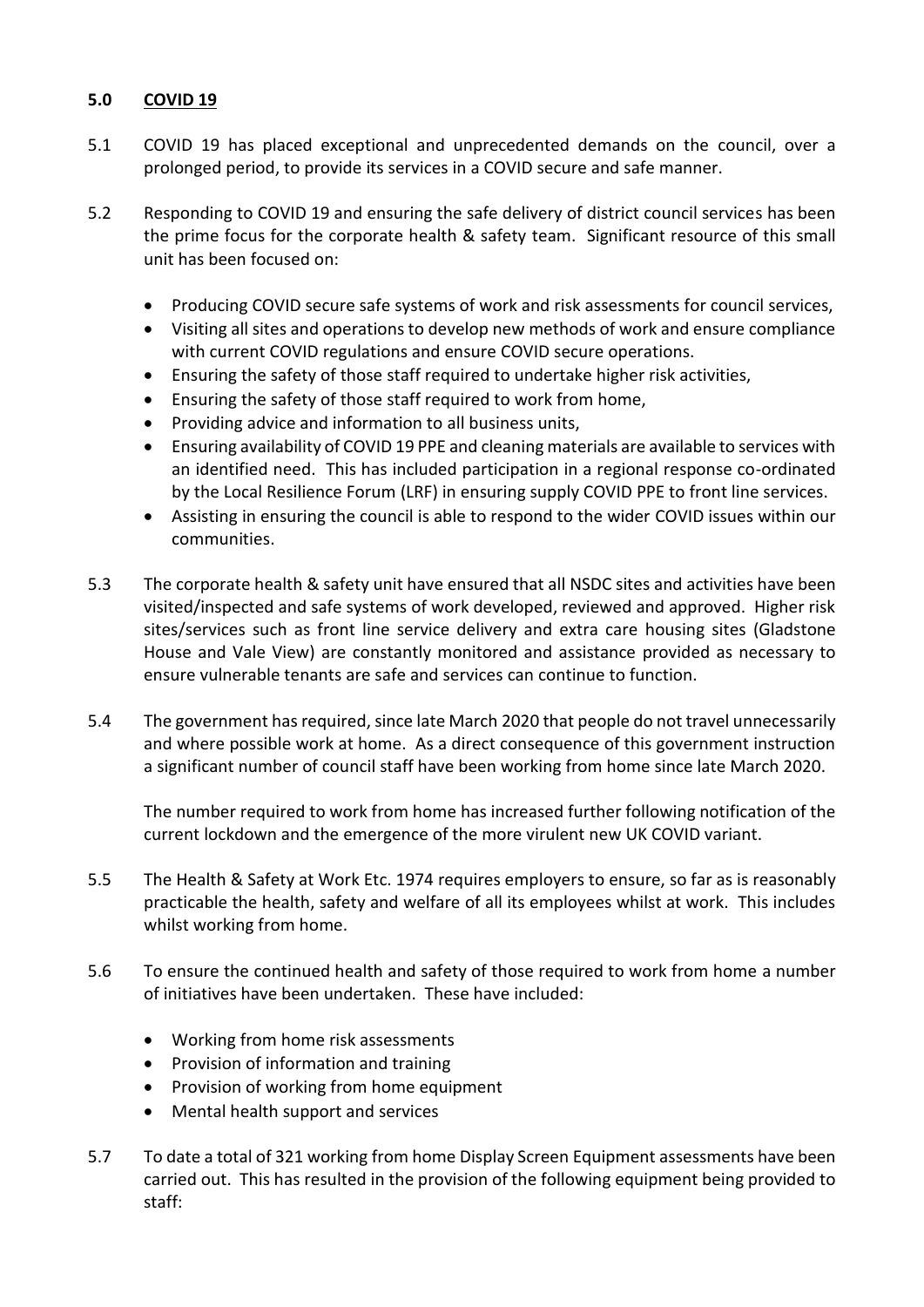- 180 ergonomic chairs
- 47 footrests
- 6 back supports for chairs
- 5 mouse wrist rests
- 4 keyboard wrist rests
- 5.8 The above items are in addition to working from home kits (including keyboards, mice and laptop risers) provided to all staff working from home. Older, surplus display screens, made available following a recent upgrade of equipment at Castle House, have also been made available to those staff who have requested them.

# **6.0 Fire Risk Assessments.**

- 6.1 The Regulatory Reform (Fire Safety) Order 2005 requires that employers and/or owners in control of workplaces undertake fire risk assessments of all buildings under their direct control.
- 6.2 An annual review of fire risk assessments for all council owned/managed buildings is currently being undertaken. There are 22 sites identified as requiring fire risk assessments. Of those 12 have been completed to date.
- 6.3 It is currently estimated the review will be completed by the end of March 2021.

Whilst every attempt will be made to complete these assessments by this date it should be noted that COVID restrictions have significantly hampered this project to date.

- 6.4 A management/action plan is currently being produced by Asset Management and the Safety & Risk Management Officer. This plan details all actions identified within the fire risk assessments, identifies a responsible person and prioritises actions with a suitable target completion date.
- 6.5 Outstanding actions identified will be monitored by Asset Management, reported to the Risk Management Group and where necessary escalated to the relevant Director and SLT.

### **7.0 Asbestos Registers.**

- 7.1 The Control of Asbestos Regulations 2012 requires that employers and/or owners in control of workplaces suitably manage all asbestos materials within all buildings under their direct control.
- 7.2 This duty requires the duty holder to undertake a suitable survey to initially identify asbestos materials within the buildings under their control and to implement suitable management arrangements to ensure that asbestos materials identified within the surveys are suitably managed.
- 7.3 Asset management have appointed competent contractor to resurvey and produce new updated asbestos registers for all commercial buildings.
- 7.4 There are 103 sites identified as requiring asbestos surveys. Of those, 99 have been completed to date.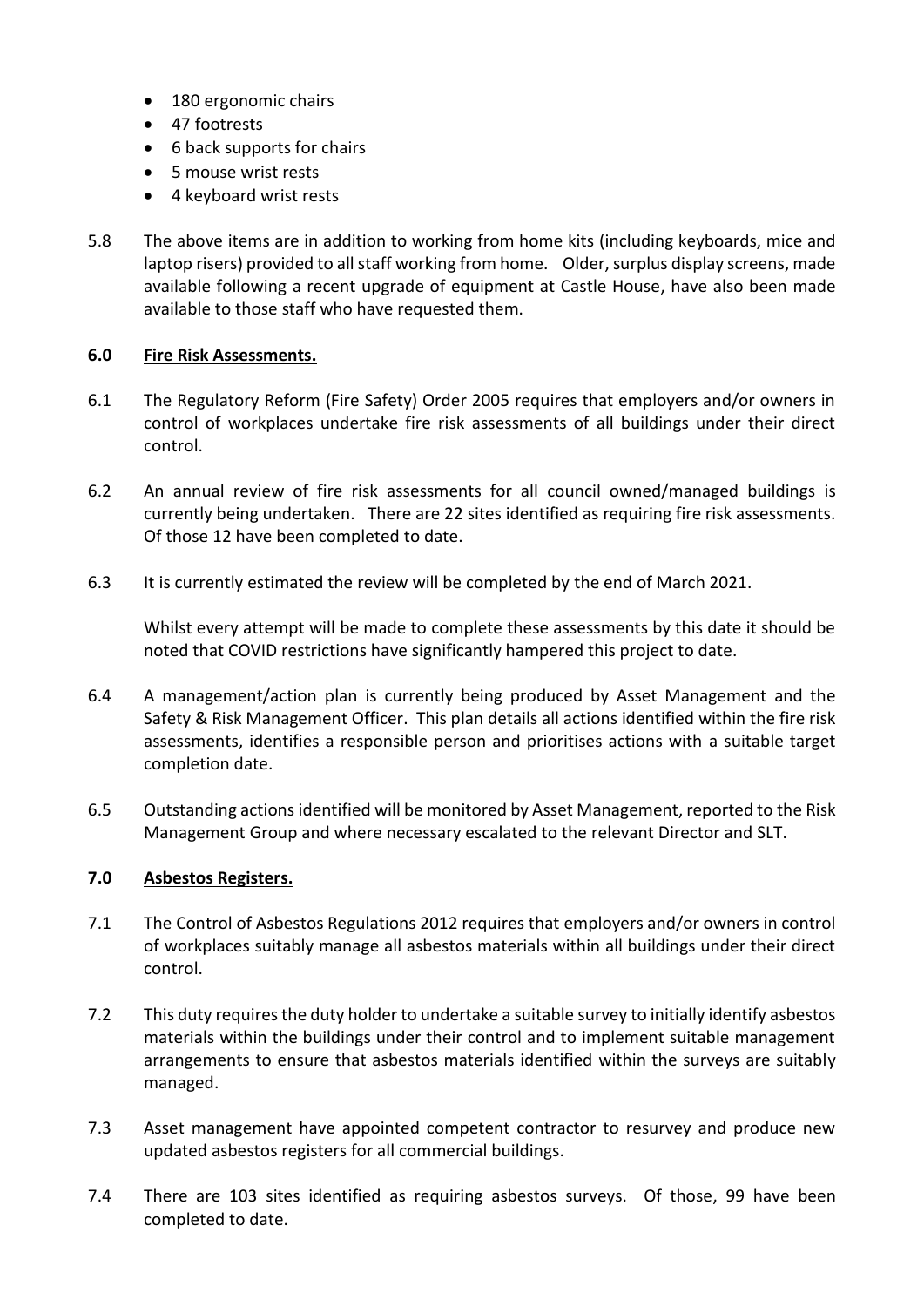7.5 It is currently estimated the review will be completed by the end of March 2021.

Whilst every attempt will be made to complete these assessments by this date it should be noted that COVID restrictions have significantly hampered this project to date.

7.6 The existing asbestos register is updated, as necessary, when individual surveys are received.

In addition to the register update an asbestos management/action plan is currently being produced by Asset Management and the Safety & Risk Management Officer. This plan details all actions identified within the building surveys, identifies a responsible person and prioritises actions with a suitable target completion date.

7.7 The asbestos management plan will be monitored by Asset Management, reported to the Risk Management Group and where necessary escalated to the relevant Director and SLT.

### **8.0 Significant Incidents**

- 8.1 A contractor, whilst preparing a commercial unit for occupation by a tenant, cut through a live incoming 100amp electric mains supply cable with an angle grinder. This subsequently caused a loud bang and electrical short. Fortunately, the contractor's employee (site manager) was extremely lucky and did not receive any injuries.
- 8.2 Power was lost to the unit and due to the presence of an unsafe live incoming power cable the service provider (Western Power) were required to attend site as an emergency to make the cable safe.
- 8.3 The incident was fully investigated by ourselves, the Principal Contractor and the Principal Designer. The findings of this investigation concluded:

- The unit's electric meter had been safely and correctly removed by Western Power prior to commencement of the unit's refurbishment. However, the live feed cable could not be removed at this point. It was therefore made safe by Western Power, to their required standards. This included the installation of a "cap end" to insulate exposed live conductors and labelling with hazard warning tape, conforming with relevant safety signs regulations, identifying "Live Dangerous – Electricity".

- Even though it was clearly labelled and instruction had been issued confirming this, the contractor's site manager incorrectly believed the cable was dead. He had also incorrectly tested the cable prior to works and believed it was safe to remove. It should be noted that there were 4 electricians on site at the time of the incident. At no time did the site manager request the onsite electricians to undertake a test of the cable.

- The contractor acknowledges that their site manager did not adhere to HSE guidelines or their own safe working arrangements for handling/removing electrical services.

- 8.4 It was therefore determined by all parties that the contractor's operative was at fault.
- 8.5 Although this was a serious incident it did not require reporting to the Health & Safety Executive.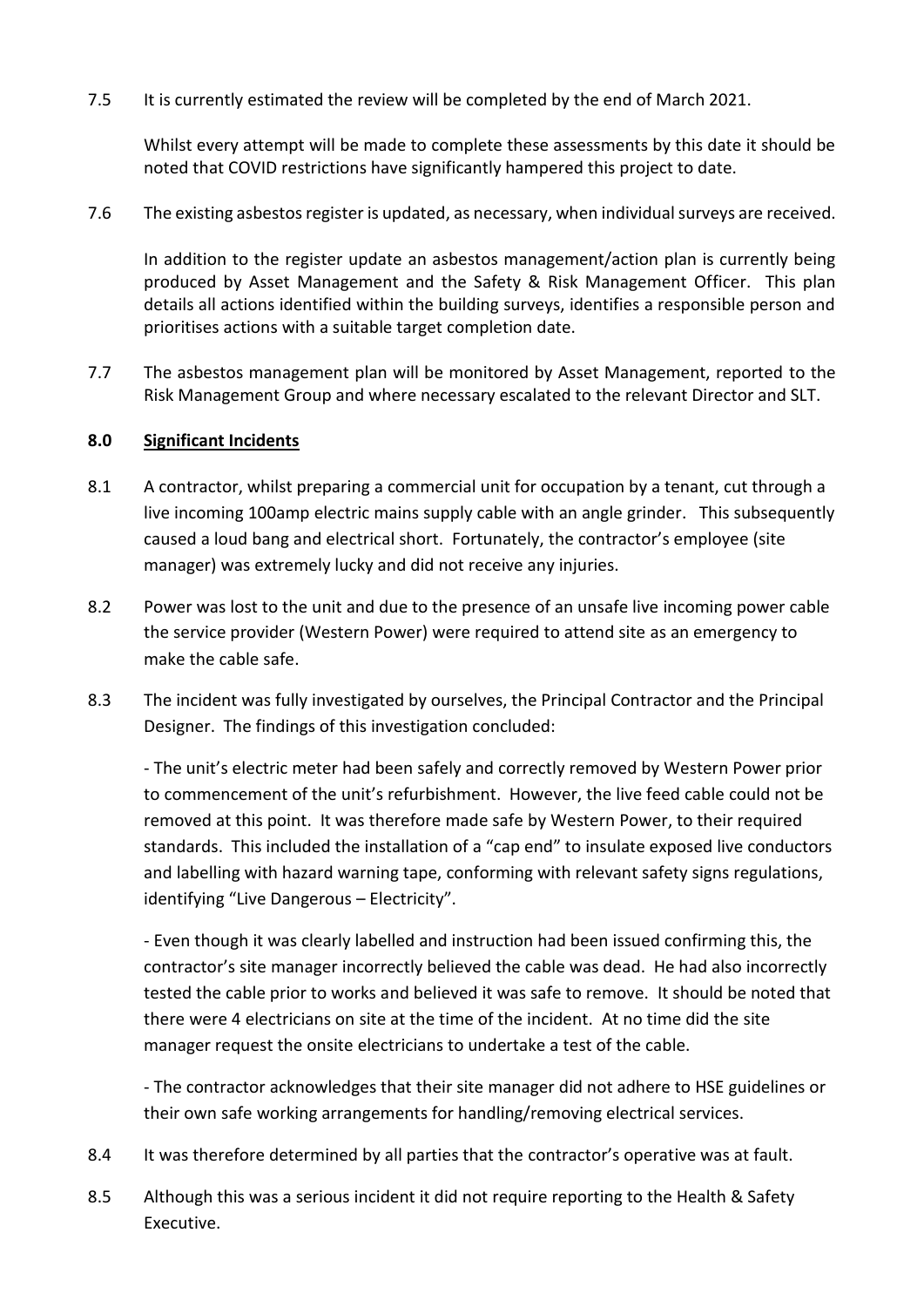- 8.6 No enforcement action was taken as a result of this incident.
- 8.7 The incident has been reported and discussed by SLT. After consideration of the investigation report SLT acknowledged that the incident was due to contractor error. It was subsequently agreed, by SLT that due to the identification of significant health and safety failures, by the contractor, they would not be utilised in future works.

### **9.0 Proposed Work Plan - 2021**

- 9.1 Set out below are the significant objectives identified within the Corporate Health & Safety work plan for 2021:
	- a) To develop, implement and embed the new corporate risk assessment software. This includes:
		- Development of the software to suit the council's requirements
		- Provision of appropriate training to approximately 100 users
		- Support risk assessors in producing suitable and sufficient risk assessments for their relevant areas
		- Ensure that risk assessments are suitable embedded with the operation of all business units
		- Implement a review and reporting process for risk assessment performance
	- b) Review, update, and implement the Health & Safety Policy
	- c) Review and evaluate health & safety arrangements. Utilise the findings of this review to develop and implement a risk based corporate health and safety inspection programme.

### **10.0 Equalities Implications**

10.1 None of the incidents reported had any equality implications identified at the time. Incidents which involve any of the 'protected characteristics' set out under the Equalities Act 2010 would be taken account of as part of any investigation.

# **11.0 Digital Implications**

11.1 There are no implications for the council's digital services arising from this report.

# **12.0 Financial Implications** (FIN20-21/7669)

- 12.1 There are no direct financial implications from the recommendation within this report. Where appropriate, analysis of the incidents and resultant improvements to prevent reoccurrences can reduce the financial exposure of the council.
- 12.2 An effective health and safety management system, in which risks are identified and either eliminated or reduced will result in a reduction in costs to the organisation.